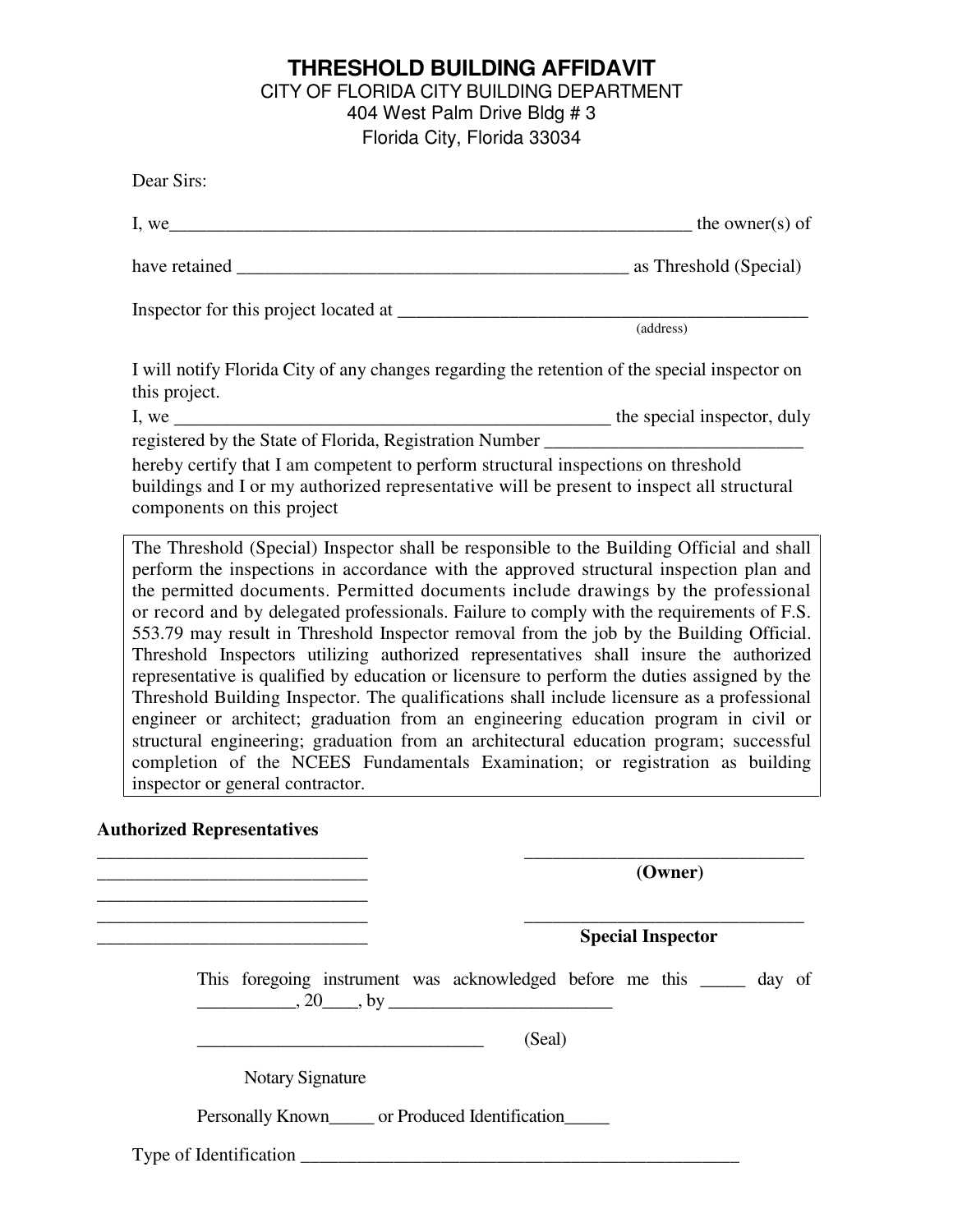## **SPECIAL INSPECTOR'S COMPLETION STATEMENT THRESHOLD BUILDINGS**

|                                                                                                                   | Date:                |
|-------------------------------------------------------------------------------------------------------------------|----------------------|
| City of Florida City<br><b>Building Department</b><br>404 West Palm Drive Bldg # 3<br>Florida City, Florida 33175 |                      |
| Dear Sirs:                                                                                                        |                      |
|                                                                                                                   | having been retained |
| as a Threshold (Special) Inspector for (Project) _______________________________                                  |                      |
| Located at:<br>(Address)                                                                                          |                      |

hereby state that to the best of my/our knowledge and belief, the construction of all structural load-bearing components of the above described project complies with the permitted documents, and the shoring design professional engineer, has ascertained that the shoring and reshoring conformed with the shoring and reshoring plans submitted to the Building Department.

Yours truly,

Architect/Engineer

Seal